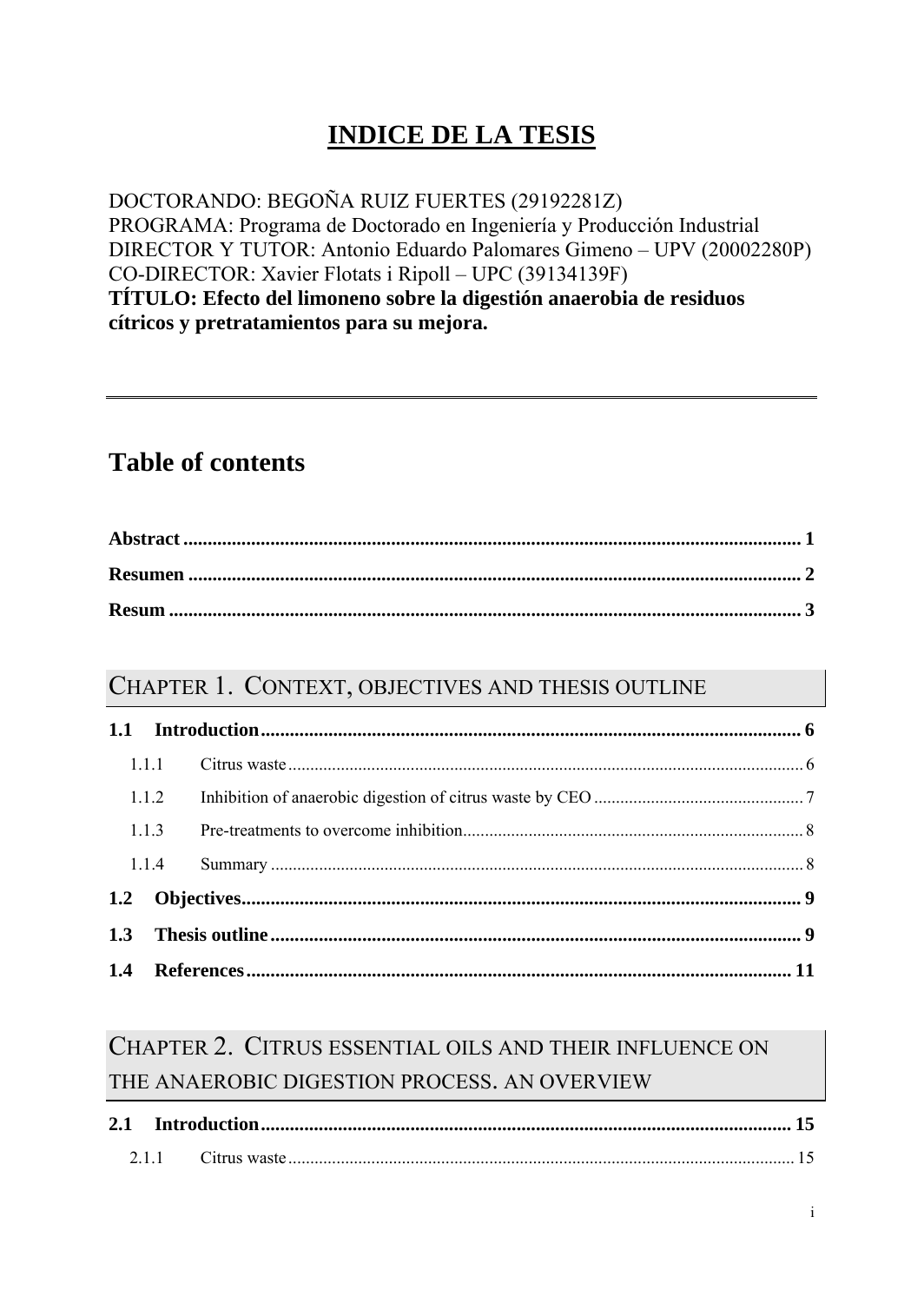|               | 2.1.2 |                                                                                      |  |
|---------------|-------|--------------------------------------------------------------------------------------|--|
| 2.2           |       |                                                                                      |  |
|               | 2.2.1 |                                                                                      |  |
|               | 2.2.2 |                                                                                      |  |
| 2.3           |       |                                                                                      |  |
|               | 2.3.1 |                                                                                      |  |
|               | 2.3.2 |                                                                                      |  |
|               | 2.3.3 |                                                                                      |  |
|               | 2.3.4 |                                                                                      |  |
|               | 2.3.5 | Microorganisms resistant to citrus essential oils: biotransformation of limonene  34 |  |
|               |       |                                                                                      |  |
| 2.4           |       | Effect of citrus essential oils on the anaerobic digestion process  36               |  |
|               | 2.4.1 |                                                                                      |  |
|               | 2.4.2 |                                                                                      |  |
|               | 2.4.3 |                                                                                      |  |
|               | 2.4.4 | Summary of the effect of citrus essential oils on the anaerobic digestion process 40 |  |
| $2.5^{\circ}$ |       | Pre-treatments for recovery or removal of citrus essential oils  42                  |  |
|               | 2.5.1 |                                                                                      |  |
|               | 2.5.2 |                                                                                      |  |
| 2.6           |       |                                                                                      |  |

# CHAPTER 3. EFFECT OF LIMONENE ON BATCH ANAEROBIC DIGESTION OF CITRUS PEEL WASTE

| 3.2        |       |  |
|------------|-------|--|
|            | 3.2.1 |  |
|            | 3.2.2 |  |
|            | 3.2.3 |  |
|            | 3.2.4 |  |
| <b>3.3</b> |       |  |
|            | 3.3.1 |  |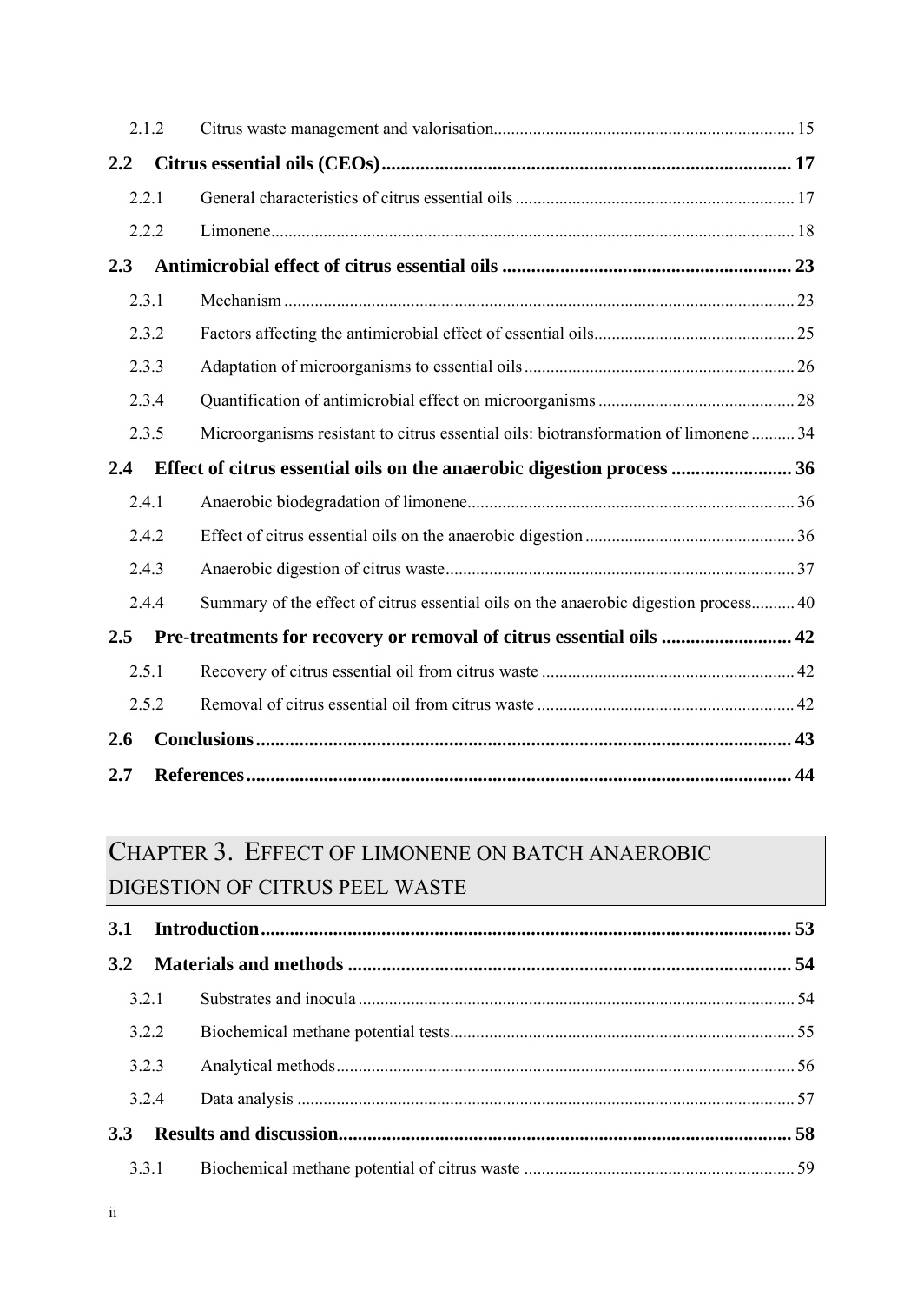| $3.4^{\circ}$ |       |                                                                                                      |  |
|---------------|-------|------------------------------------------------------------------------------------------------------|--|
|               | 3.3.5 |                                                                                                      |  |
|               | 3.3.4 | Effect of high limonene concentrations (200-3000 mg·kg <sup>-1</sup> ) on the anaerobic digestion 65 |  |
|               | 3.3.3 | Effect of low limonene concentrations (50-200 mg·kg <sup>-1</sup> ) on the anaerobic digestion 63    |  |
|               | 3.3.2 |                                                                                                      |  |

# CHAPTER 4. STRATEGIES TO AVOID INHIBITION OF ANAEROBIC DIGESTION OF CITRUS WASTE: EFFECT ON LIMONENE CONCENTRATION, METHANE POTENTIAL AND PRODUCTION RATE

| 4.1   |       |  |
|-------|-------|--|
| 4.2   |       |  |
| 4.2.1 |       |  |
|       | 4.2.2 |  |
| 4.2.3 |       |  |
| 4.2.4 |       |  |
| 4.2.5 |       |  |
| 4.3   |       |  |
| 4.3.1 |       |  |
| 4.3.2 |       |  |
| 4.3.3 |       |  |
| 4.3.4 |       |  |
| 4.3.5 |       |  |
| 4.4   |       |  |
| 4.5   |       |  |
| 4.6   |       |  |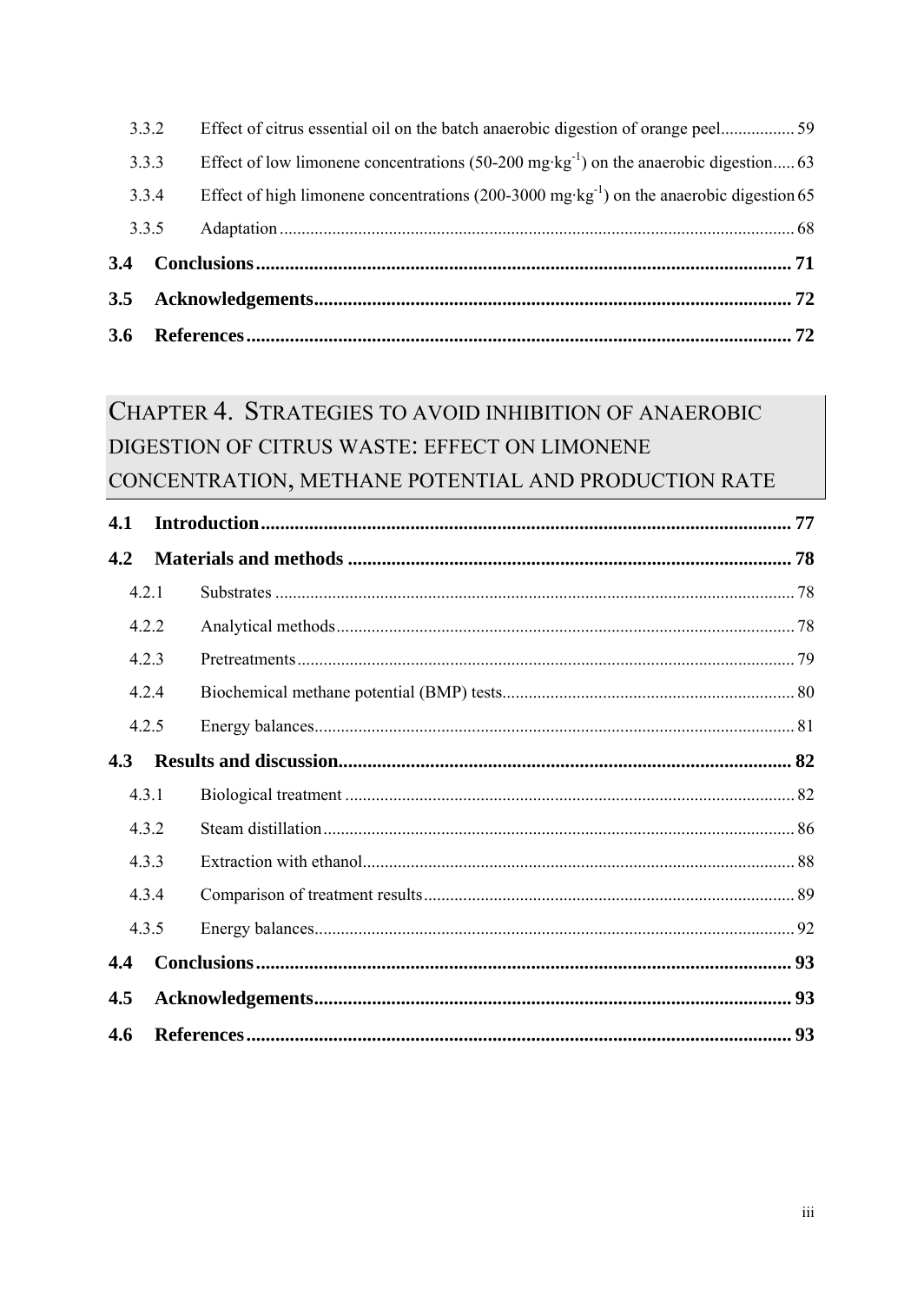### CHAPTER 5. CODIGESTION OF CITRUS WASTE WITH CHICKEN AND PIG MANURE AS A STRATEGY TO OVERCOME INHIBITION OF ANAEROBIC DIGESTION BY CITRUS ESSENTIAL OIL

| 5.1   |       |  |
|-------|-------|--|
| 5.2   |       |  |
| 5.2.1 |       |  |
|       | 5.2.2 |  |
| 5.2.3 |       |  |
| 5.3   |       |  |
| 5.3.1 |       |  |
|       | 5.3.2 |  |
|       | 5.3.3 |  |
| 5.3.4 |       |  |
| 5.4   |       |  |
| 5.5   |       |  |
| 5.6   |       |  |

### CHAPTER 6. THERMAL AND MECHANICAL PRETREATMENTS OF CITRUS FRUIT AND CODIGESTION WITH COW MANURE AS STRATEGIES TO OVERCOME INHIBITION OF ANAEROBIC DIGESTION BY CITRUS ESSENTIAL OIL

| 6.2.1 |  |
|-------|--|
| 6.2.2 |  |
| 6.2.3 |  |
|       |  |
|       |  |
|       |  |
|       |  |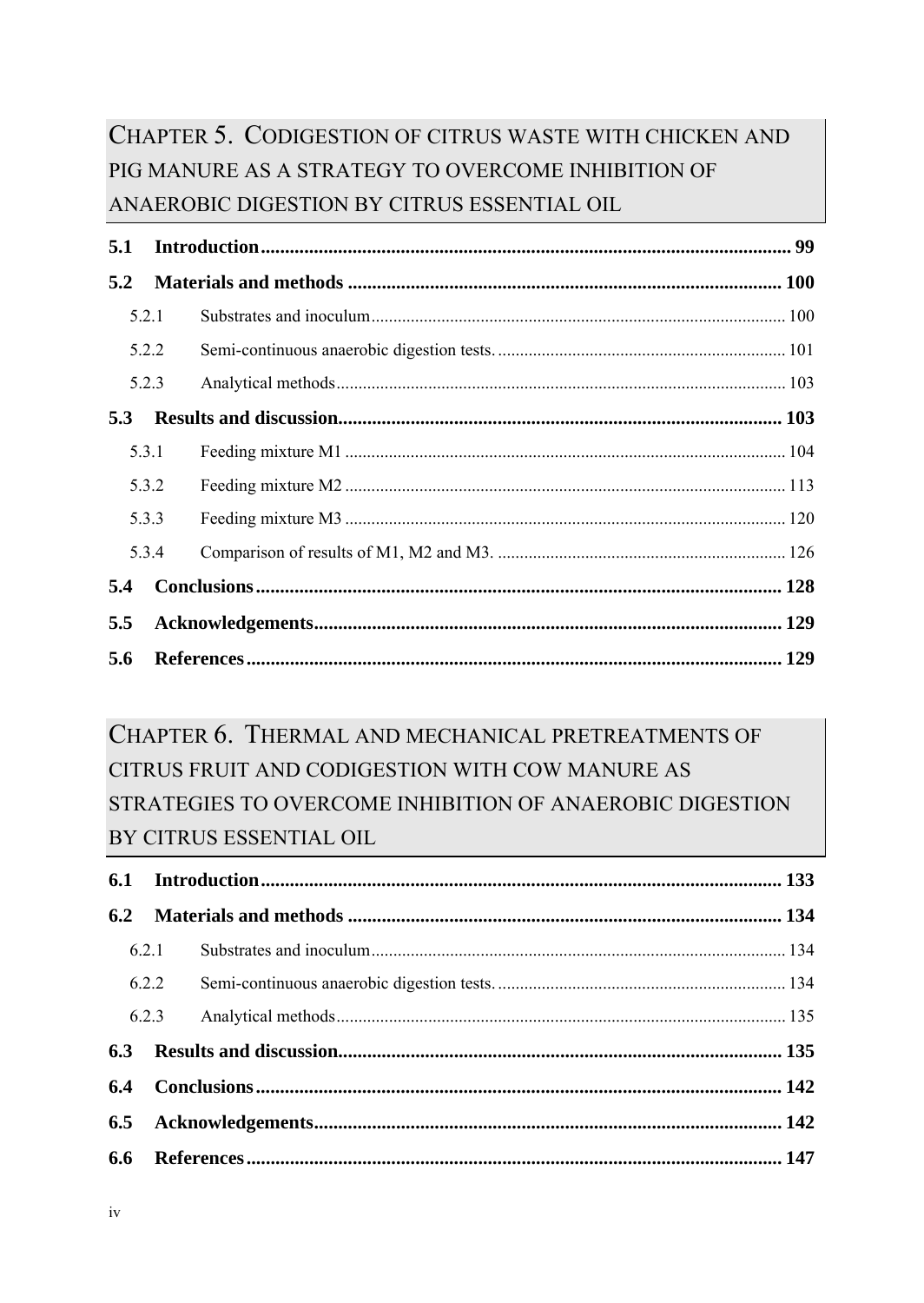### CHAPTER 7. BIOLOGICAL AND EXTRACTIVE PRETREATMENTS OF ORANGE PEEL AND CODIGESTION WITH COW MANURE AS STRATEGIES TO OVERCOME INHIBITION OF ANAEROBIC DIGESTION BY CITRUS ESSENTIAL OIL

| 7.1   |       |                                                                       |       |
|-------|-------|-----------------------------------------------------------------------|-------|
| 7.2   |       |                                                                       |       |
| 7.2.1 |       |                                                                       |       |
|       | 7.2.2 |                                                                       |       |
|       | 7.2.3 |                                                                       |       |
|       | 7.2.4 |                                                                       |       |
| 7.3   |       |                                                                       |       |
|       | 7.3.1 |                                                                       |       |
|       | 7.3.2 |                                                                       |       |
|       | 7.3.3 |                                                                       |       |
|       | 7.3.4 | Biological treatment and OLR increase every 14th day (Test 14dBT) 168 |       |
|       | 7.3.5 | Biological treatment and OLR increase every 28th day (Test 28dBT) 176 |       |
|       | 7.3.6 |                                                                       |       |
| 7.4   |       |                                                                       |       |
| 7.5   |       |                                                                       |       |
| 7.6   |       |                                                                       | . 188 |

#### CHAPTER 8. CONCLUSIONS AND SUGGESTIONS FOR FUTURE RESEARCH

| 8.1 |       |                                                                                         |  |
|-----|-------|-----------------------------------------------------------------------------------------|--|
|     | 8.1.1 | Review on anaerobic digestion of citrus peel and inhibition by citrus essential oil 192 |  |
|     | 8.1.2 |                                                                                         |  |
|     | 8.1.3 |                                                                                         |  |
|     | 8.1.4 |                                                                                         |  |
|     | 8.1.5 |                                                                                         |  |
|     | 8.1.6 |                                                                                         |  |
| 8.2 |       |                                                                                         |  |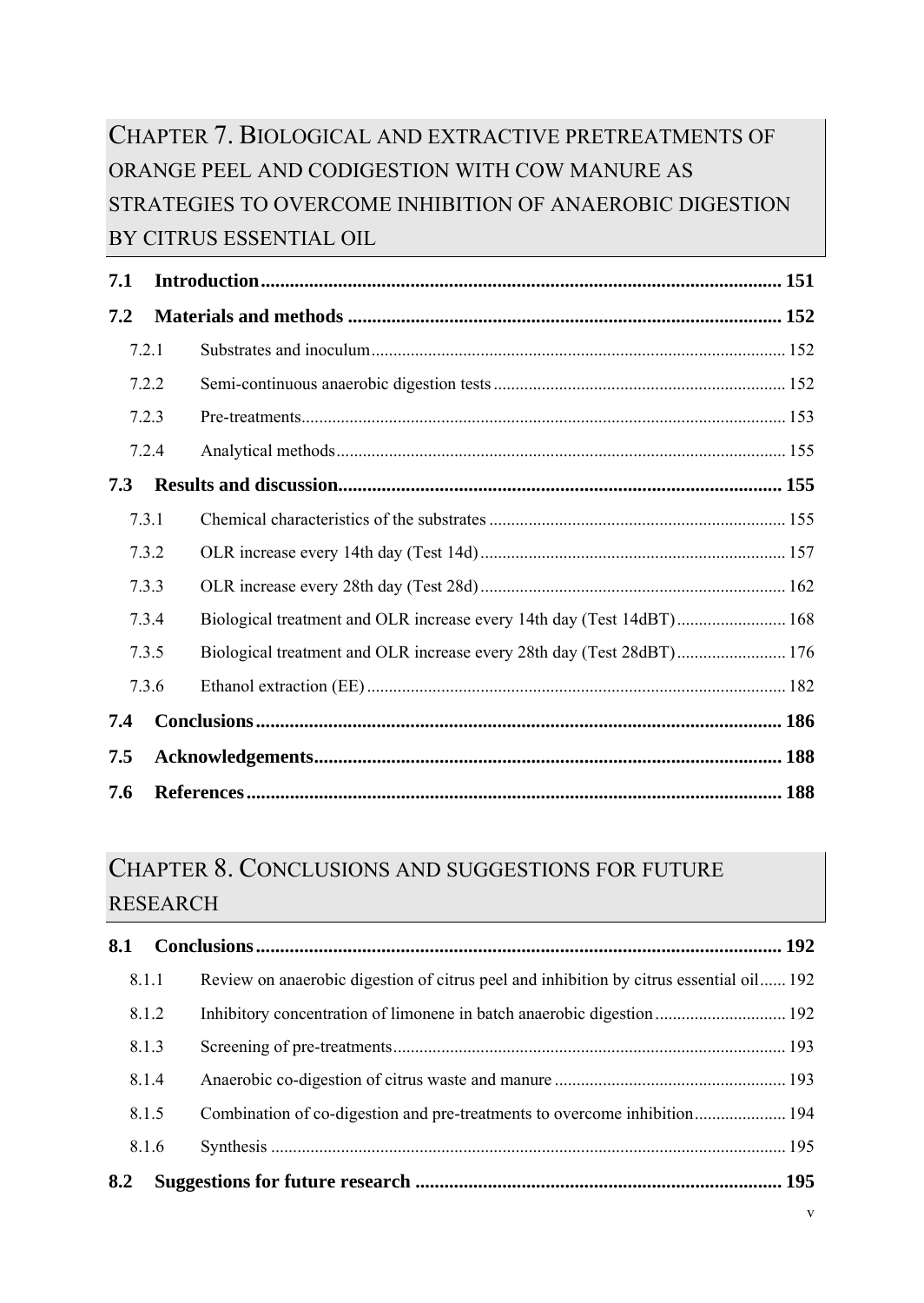### **List of tables**

#### CHAPTER 2. CITRUS ESSENTIAL OILS AND THEIR INFLUENCE ON THE ANAEROBIC DIGESTION PROCESS. AN OVERVIEW

| Table 2.5. Physical and chemical properties of limonene (WHO, 1998; Sikkema et al., 1995;            |    |
|------------------------------------------------------------------------------------------------------|----|
| Table 2.6. Inhibitory effect of citrus essential oils or its components on microorganisms (in vitro  |    |
| Table 2.7. Inhibitory effect of citrus essential oils or its components on microorganisms (in vitro  |    |
| Table 2.8. Inhibitory effect of citrus essential oils or its components on microorganisms (in vitro  |    |
| Table 2.9. Inhibitory effect of citrus essential oils or its components on microorganisms (in vitro  |    |
| Table 2.10. Inhibitory effect of citrus essential oils or its components on microorganisms (in vitro | 34 |
|                                                                                                      |    |
| Table 2.12. Effect of citrus essential oils or their components in anaerobic digestion.  42          |    |

### CHAPTER 3. EFFECT OF LIMONENE ON BATCH ANAEROBIC DIGESTION OF CITRUS PEEL WASTE

| Table 3.2. Chemical characteristics of citrus waste tested. All units are expressed in wet basis 58                                                                                          |  |
|----------------------------------------------------------------------------------------------------------------------------------------------------------------------------------------------|--|
| Table 3.3. Main results of BMP tests on citrus waste (average values $\pm$ standard deviation)59                                                                                             |  |
| Table 3.4. Main results of BMP tests of ground and unground orange peel (average values $\pm$                                                                                                |  |
| Table 3.5. Main results of batch anaerobic digestion tests of microcrystalline cellulose with different<br>doses of commercial limonene and different inocula (average values $\pm$ standard |  |
|                                                                                                                                                                                              |  |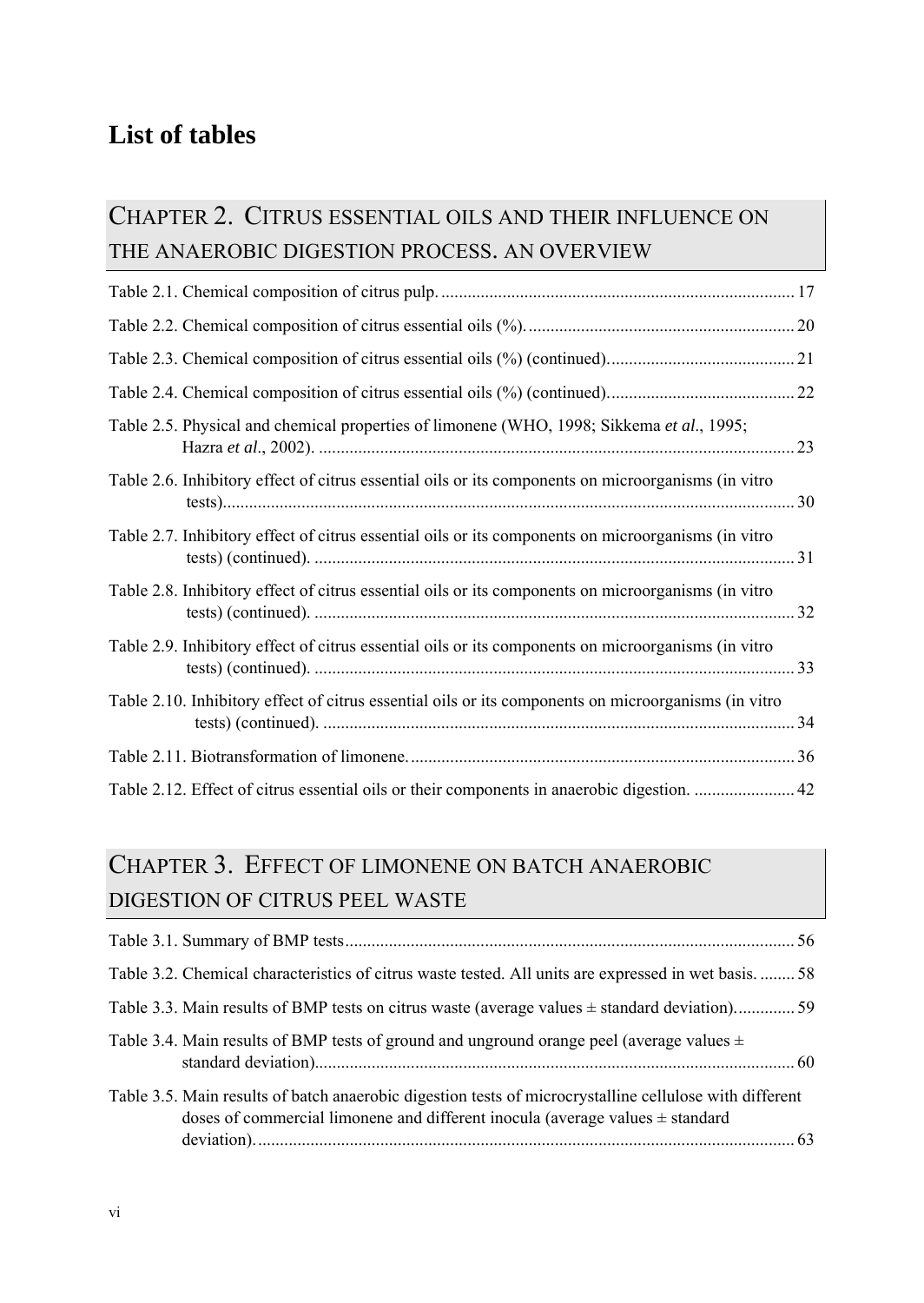### CHAPTER 4. STRATEGIES TO AVOID INHIBITION OF ANAEROBIC DIGESTION OF CITRUS WASTE: EFFECT ON LIMONENE CONCENTRATION, METHANE POTENTIAL AND PRODUCTION RATE

| Table 4.3. Chemical characteristics of untreated and biologically treated orange peel and cow       |  |
|-----------------------------------------------------------------------------------------------------|--|
| Table 4.4. Results of biological treatment of orange peel and co-digestion experiments of orange    |  |
|                                                                                                     |  |
| Table 4.5. Results of steam distillation experiments (see Table 4.1 for treatment conditions)87     |  |
| Table 4.6. Results of solid-liquid extraction with ethanol experiments (see Table 4.1 for treatment |  |

### CHAPTER 5. CODIGESTION OF CITRUS WASTE WITH CHICKEN AND PIG MANURE AS A STRATEGY TO OVERCOME INHIBITION OF ANAEROBIC DIGESTION BY CITRUS ESSENTIAL OIL

| Table 5.2. Chemical characteristics of animal manures and citrus waste used for the experiments. 103 |  |
|------------------------------------------------------------------------------------------------------|--|
|                                                                                                      |  |
|                                                                                                      |  |
| Table 5.5. Results of semi-continuous anaerobic co-digestion test M1: average values and standard    |  |
|                                                                                                      |  |
| Table 5.7. Results of semi-continuous anaerobic co-digestion test M2: average values and standard    |  |
| Table 5.8. Main observations in semi-continuous anaerobic digestion of mixture M3 124                |  |
| Table 5.9. Results of semi-continuous anaerobic co-digestion test M3. Each period corresponds to     |  |
|                                                                                                      |  |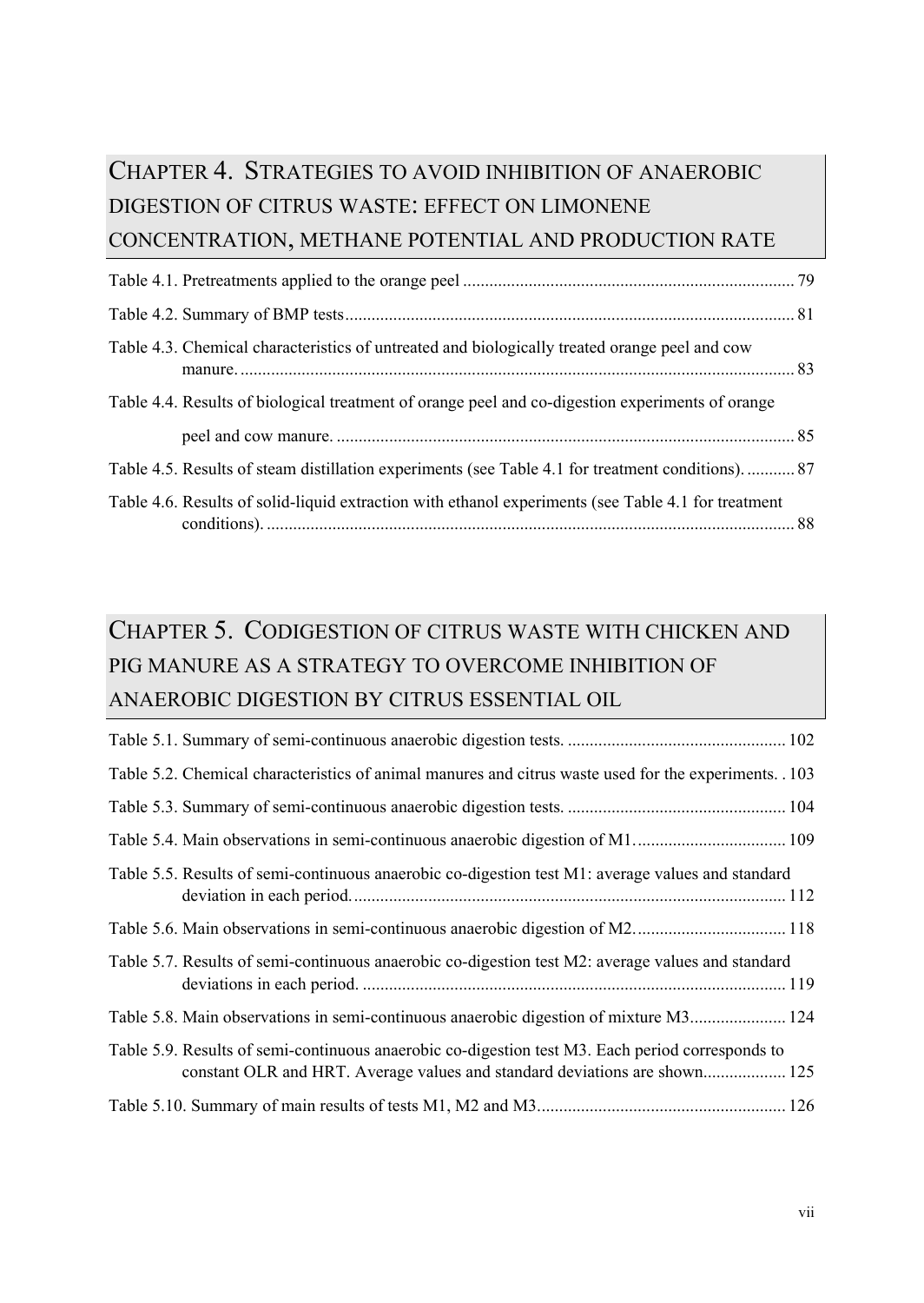### CHAPTER 6. THERMAL AND MECHANICAL PRETREATMENTS OF CITRUS FRUIT AND CODIGESTION WITH COW MANURE AS STRATEGIES TO OVERCOME INHIBITION OF ANAEROBIC DIGESTION BY CITRUS ESSENTIAL OIL

### CHAPTER 7. BIOLOGICAL AND EXTRACTIVE PRETREATMENTS OF ORANGE PEEL AND CODIGESTION WITH COW MANURE AS STRATEGIES TO OVERCOME INHIBITION OF ANAEROBIC DIGESTION BY CITRUS ESSENTIAL OIL

| Table 7.2. Chemical characteristics of animal manures and citrus waste used for the experiments  |  |
|--------------------------------------------------------------------------------------------------|--|
| Table 7.3. Chemical characteristics of cow manure and orange peel after ethanol extraction, used |  |
|                                                                                                  |  |
| Table 7.5. Main observations in semi-continuous anaerobic digestion of experiment 14d 161        |  |
| Table 7.6. Results of semi-continuous anaerobic co-digestion experiment 14d: average values and  |  |
| Table 7.7. Main observations in semi-continuous anaerobic digestion of experiment 28d 167        |  |
| Table 7.8. Results of semi-continuous anaerobic co-digestion experiment 28d: average values and  |  |
|                                                                                                  |  |
| Table 7.10. Results of semi-continuous anaerobic co-digestion 14dBT: average values and standard |  |
|                                                                                                  |  |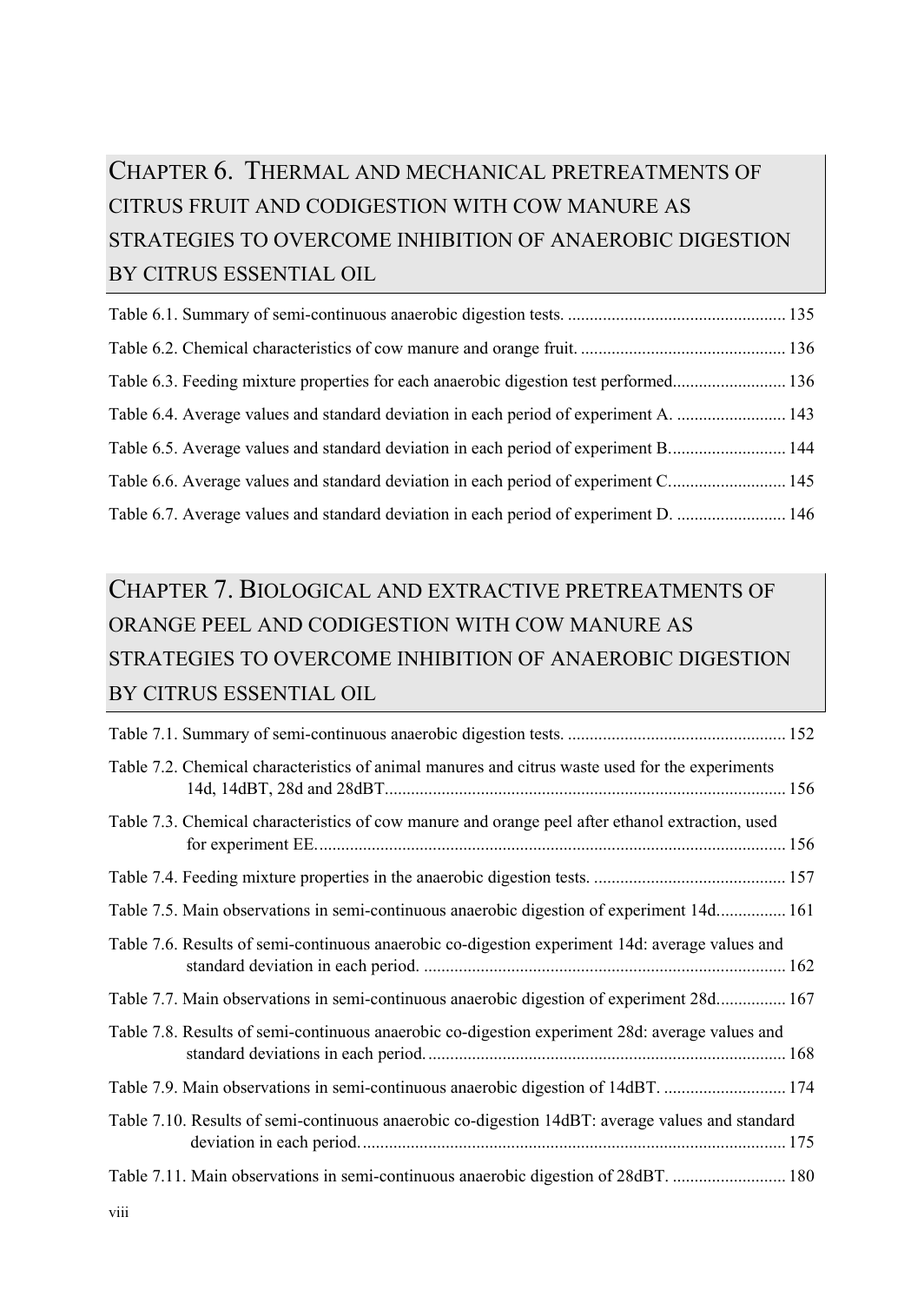| Table 7.12. Results of semi-continuous anaerobic co-digestion 28dBT: average values and standard |  |
|--------------------------------------------------------------------------------------------------|--|
|                                                                                                  |  |
|                                                                                                  |  |
| Table 7.14. Results of semi-continuous anaerobic co-digestion EE: average values and standard    |  |
|                                                                                                  |  |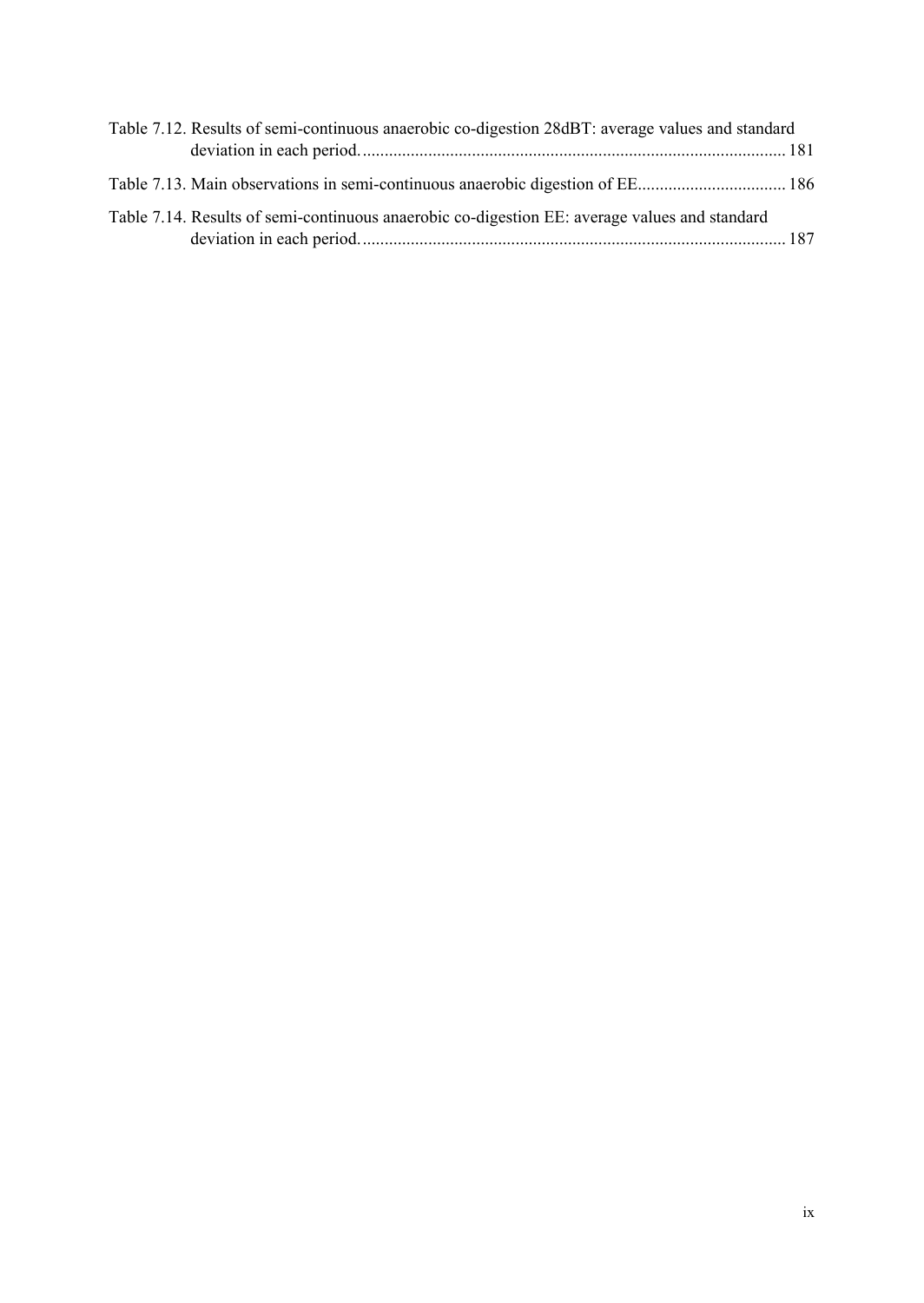### **List of figures**

#### CHAPTER 2. CITRUS ESSENTIAL OILS AND THEIR INFLUENCE ON THE ANAEROBIC DIGESTION PROCESS. AN OVERVIEW

| Figure 2.2. Seasonal variation of limonene concentration in the essential oil of clementine (Citrus<br><i>reticulata</i> ), orange <i>(Citrus sinensis)</i> and red grapefruit <i>(Citrus paradise)</i> (based on |  |
|-------------------------------------------------------------------------------------------------------------------------------------------------------------------------------------------------------------------|--|
|                                                                                                                                                                                                                   |  |
|                                                                                                                                                                                                                   |  |
|                                                                                                                                                                                                                   |  |
| Figure 2.6. Decrease of rumen gas production from acetic acid, cellulose and starch in mesophilic                                                                                                                 |  |

## CHAPTER 3. EFFECT OF LIMONENE ON BATCH ANAEROBIC DIGESTION OF CITRUS PEEL WASTE

| Figure 3.1. Laboratory set-up where biochemical methane potential tests were carried out 56                                                                                               |
|-------------------------------------------------------------------------------------------------------------------------------------------------------------------------------------------|
| Figure 3.2. Maximum slope calculation from the curves of cumulative biogas production.<br>The value for A in the linear regression equation $y = Ax - B$ is the maximum slope 58          |
| Figure 3.3. Evolution of several parameters in BMP test of OP2/OPG2. From left to right and from<br>up to down: VS, COD, acetic (HAc) and propionic (HPr) acid, total COD from the VFA,   |
| Figure 3.4. Evolution of the limonene concentration in the digesters in BMP test of OP2/OPG2 and                                                                                          |
| Figure 3.5. Cumulative methane production and partial pressure of hydrogen in the biogas from                                                                                             |
| Figure 3.6. Cumulative methane production and partial pressure of hydrogen in the biogas from                                                                                             |
| Figure 3.7. Net results of the BMP tests of microcrystalline cellulose with the indicated high<br>limonene concentrations, after substracting the methane production of the               |
| Figure 3.8. Cumulative methane production and partial pressure of hydrogen in the biogas for the                                                                                          |
| Figure 3.9. Cymene GC peak area in the vials of the experiment with high limonene concentrations,<br>in day 113 (black squares) and in day 217 (grey diamonds). Note the different scales |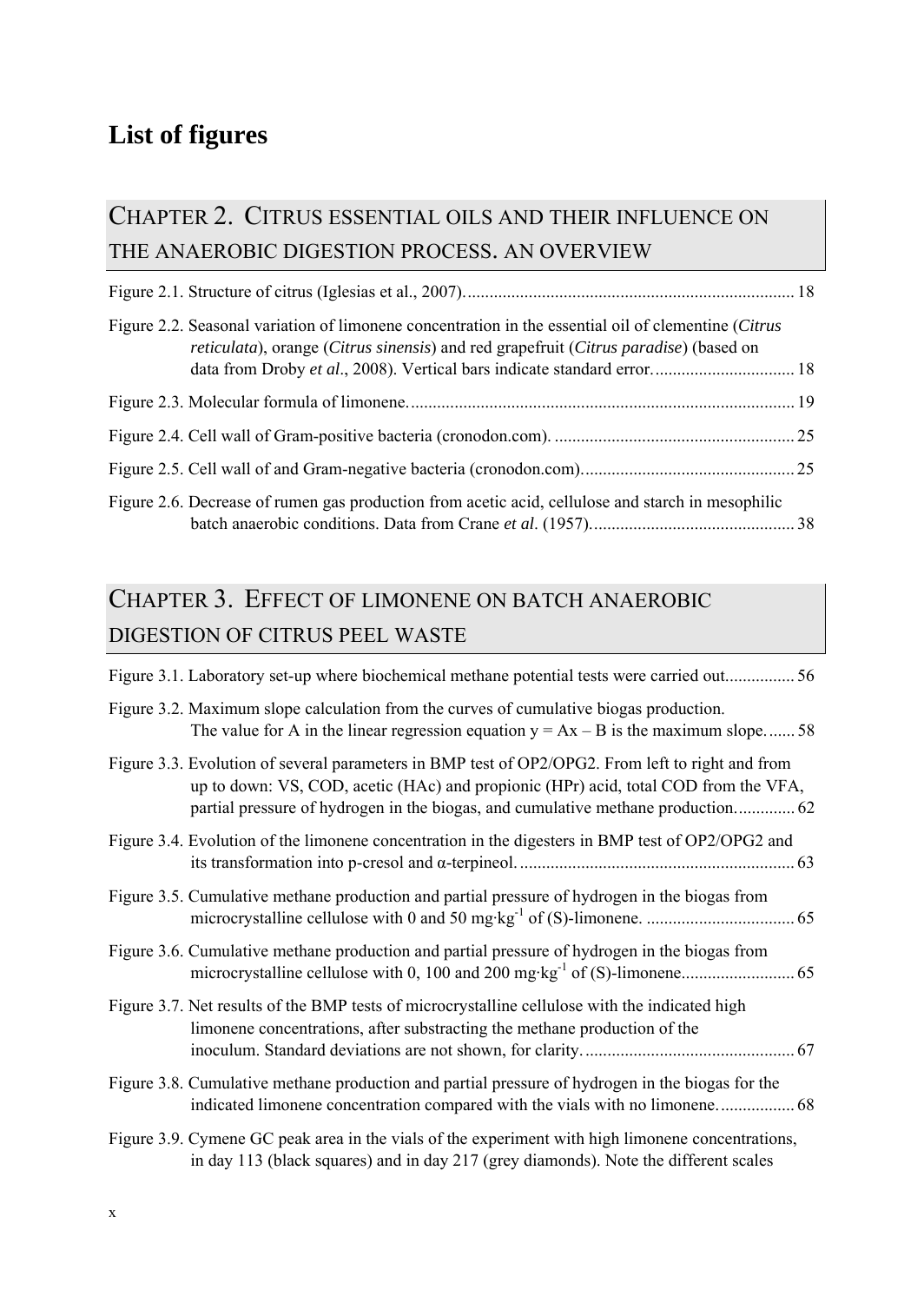| Figure 3.10. Methane production and partial pressure of hydrogen in the biogas for the first and          |  |
|-----------------------------------------------------------------------------------------------------------|--|
| Figure 3.11. Percentages of the maximum MPR from cellulose with different concentrations of               |  |
| limonene in the digester. Vertical lines indicate IC50 values $(423 \text{ mg} \cdot \text{kg}^{-1})$ and |  |
|                                                                                                           |  |

## CHAPTER 4. STRATEGIES TO AVOID INHIBITION OF ANAEROBIC DIGESTION OF CITRUS WASTE: EFFECT ON LIMONENE CONCENTRATION, METHANE POTENTIAL AND PRODUCTION RATE

| Figure 4.1. BMP test of untreated and biologically treated OP1: cumulative methane production                                                                                                   |  |
|-------------------------------------------------------------------------------------------------------------------------------------------------------------------------------------------------|--|
| Figure 4.2. BMP test of untreated and biologically treated OP2 in co-digestion with cow manure:<br>cumulative methane production and partial pressure of hydrogen in the biogas 86              |  |
| Figure 4.3. BMP test of OP3 untreated and after steam distillation: cumulative methane production<br>and partial pressure of hydrogen in the biogas. Standard deviations are not represented    |  |
| Figure 4.4. BMP test of OP3 untreated and after solid-liquid extraction with ethanol: cumulative<br>methane production and partial pressure of hydrogen in the biogas. Standard deviations      |  |
| Figure 4.5. BMP and MPR increase in the batch anaerobic digestion of orange peel depending on                                                                                                   |  |
| Figure 4.6. GC peak area of limonene and $\alpha$ -terpineol at the end of the batch anaerobic digestion<br>of untreated and biologically treated OP2 in co-digestion with cow manure, mixtures |  |
| Figure 4.7. Thermal energy required for the pretreatments and potentially recovered from the                                                                                                    |  |

## CHAPTER 5. CODIGESTION OF CITRUS WASTE WITH CHICKEN AND PIG MANURE AS A STRATEGY TO OVERCOME INHIBITION OF ANAEROBIC DIGESTION BY CITRUS ESSENTIAL OIL

| Figure 5.2. Specific biogas and methane production, and methane content in the biogas (%-vol)<br>of the mixture M1 for the five periods studied. Averages and standard deviations of |  |
|--------------------------------------------------------------------------------------------------------------------------------------------------------------------------------------|--|
|                                                                                                                                                                                      |  |
|                                                                                                                                                                                      |  |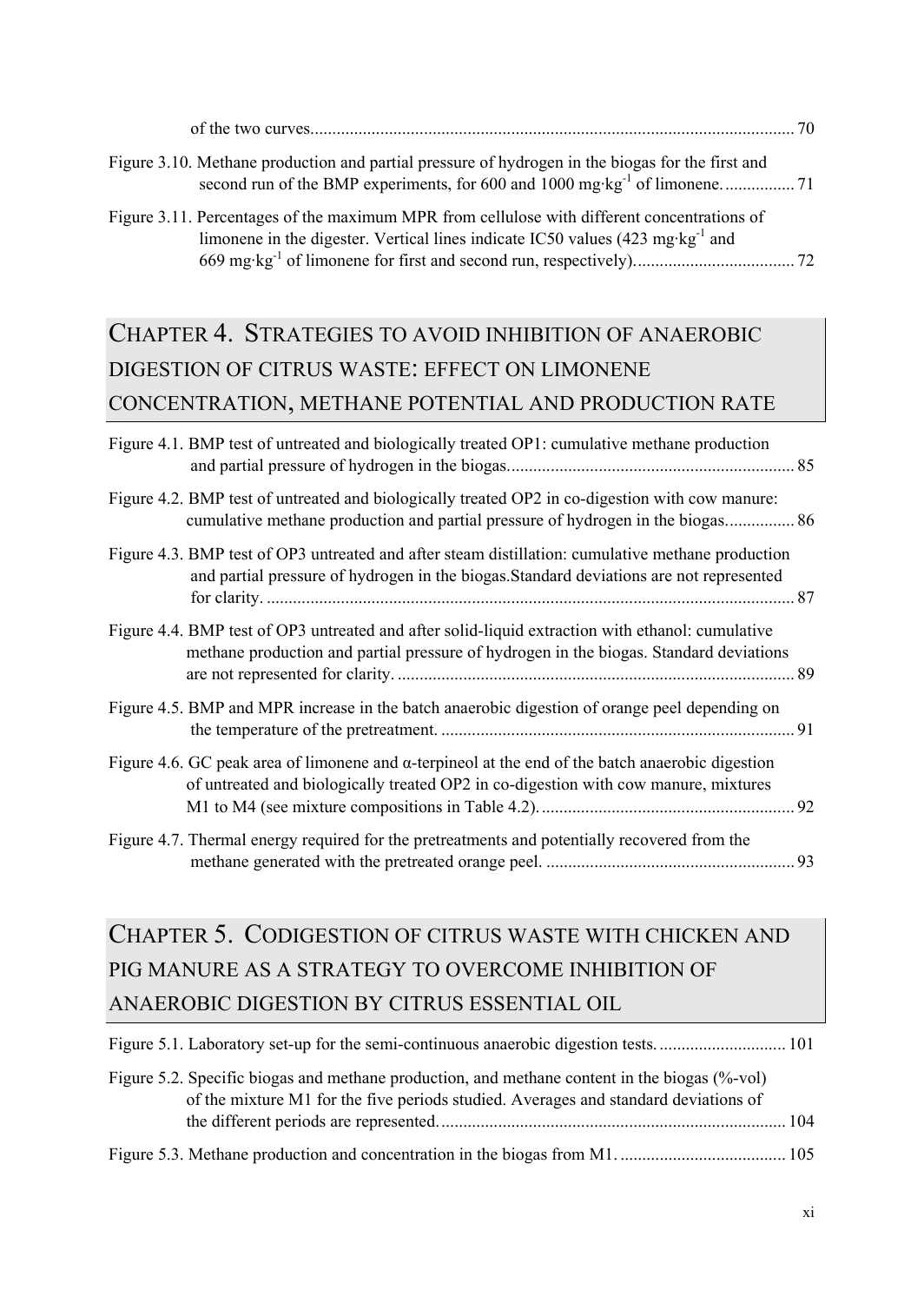| Figure 5.8. Evolution of the GC peaks during the semi-continuous anaerobic digestion of M1 110                                                                                         |  |
|----------------------------------------------------------------------------------------------------------------------------------------------------------------------------------------|--|
| Figure 5.9. Specific biogas and methane production, and methane content in the biogas (%-vol)<br>of the mixture M2 for the eitght periods studied. Averages and standard deviations of |  |
|                                                                                                                                                                                        |  |
|                                                                                                                                                                                        |  |
|                                                                                                                                                                                        |  |
|                                                                                                                                                                                        |  |
|                                                                                                                                                                                        |  |
| Figure 5.15. Evolution of the GC peaks during the semi-continuous anaerobic digestion of M2 118                                                                                        |  |
| Figure 5.16. Specific biogas and methane production, and methane content in the biogas (%-vol)<br>of mixture M3 for the seven periods studied. Averages and standard deviations of     |  |
|                                                                                                                                                                                        |  |
|                                                                                                                                                                                        |  |
|                                                                                                                                                                                        |  |
|                                                                                                                                                                                        |  |
|                                                                                                                                                                                        |  |
| Figure 5.22. Evolution of the GC peaks during the semi-continuous anaerobic digestion of M3 124                                                                                        |  |
|                                                                                                                                                                                        |  |
| Figure 5.24. VS removal in semi-continuous anaerobic digestion of the three mixtures 128                                                                                               |  |

## CHAPTER 6. THERMAL AND MECHANICAL PRETREATMENTS OF CITRUS FRUIT AND CODIGESTION WITH COW MANURE AS STRATEGIES TO OVERCOME INHIBITION OF ANAEROBIC DIGESTION BY CITRUS ESSENTIAL OIL

| Figure 6.1. Laboratory set-up for the semi-continuous anaerobic digestion tests (LfL-ILT in    |  |
|------------------------------------------------------------------------------------------------|--|
| Figure 6.2. Specific methane production, and methane concentration in the biogas. Averages and |  |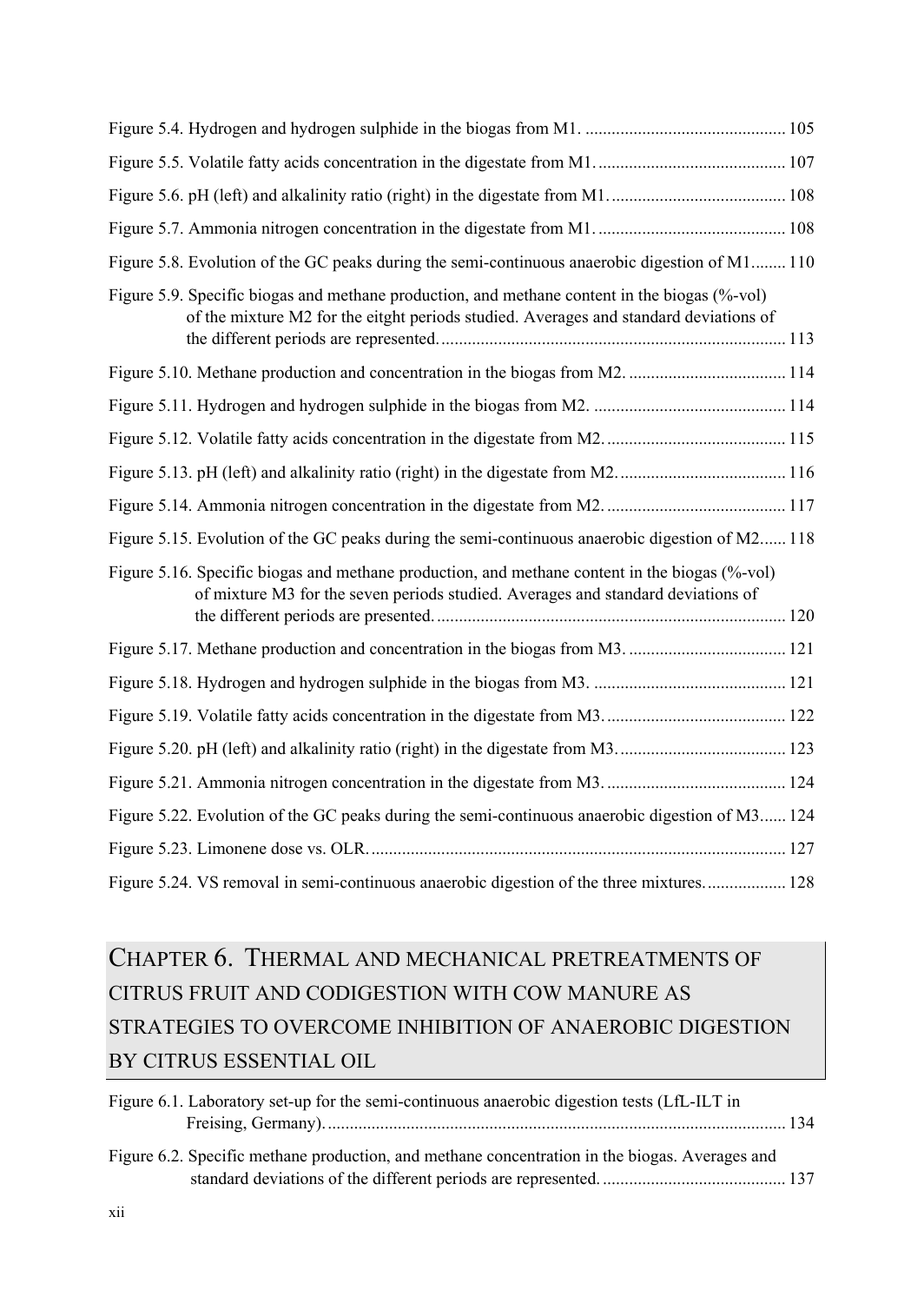| Figure 6.5. Partial pressure of hydrogen (left) and hydrogen sulphide (right) in the biogas.       |  |
|----------------------------------------------------------------------------------------------------|--|
| Figure 6.6. Total volatile fatty acids concentration (left) and pH (right). Averages of three runs |  |
| Figure 6.7. Alkalinity ratio (left) and concentration of ammonia nitrogen (right). Averages of     |  |
|                                                                                                    |  |

# CHAPTER 7. BIOLOGICAL AND EXTRACTIVE PRETREATMENTS OF ORANGE PEEL AND CODIGESTION WITH COW MANURE AS STRATEGIES TO OVERCOME INHIBITION OF ANAEROBIC DIGESTION BY CITRUS ESSENTIAL OIL

| Figure 7.2. Equipment used for the ethanol extraction of the citrus essential oil from the orange                                                                                    |  |
|--------------------------------------------------------------------------------------------------------------------------------------------------------------------------------------|--|
| Figure 7.3. Experimental horizontal dryer used for the drying step after ethanol extraction of the                                                                                   |  |
| Figure 7.4. Specific biogas and methane production and methane content in the biogas (%-vol)<br>of the test 14d for the six periods studied. Averages and standard deviations        |  |
|                                                                                                                                                                                      |  |
|                                                                                                                                                                                      |  |
|                                                                                                                                                                                      |  |
| Figure 7.8. pH (left) and alkalinity ratio (right) in the digestate from experiment 14d 160                                                                                          |  |
| Figure 7.9. Ammonia nitrogen concentration in the digestate from experiment 14d 160                                                                                                  |  |
| Figure 7.10. Specific biogas and methane production and methane content in the biogas (%-vol)<br>of the experiment 28d for the six periods studied. Averages and standard deviations |  |
|                                                                                                                                                                                      |  |
|                                                                                                                                                                                      |  |
| Figure 7.12. Hydrogen and hydrogen sulphide in the biogas from experiment 28d.  164                                                                                                  |  |
| Figure 7.13. Volatile fatty acids concentration in the digestate from experiment 28d 165                                                                                             |  |
| Figure 7.14. pH (left) and alkalinity ratio (right) in the digestate from experiment 28d 166                                                                                         |  |
| Figure 7.15. Ammonia nitrogen concentration in the digestate from experiment 28d 166                                                                                                 |  |